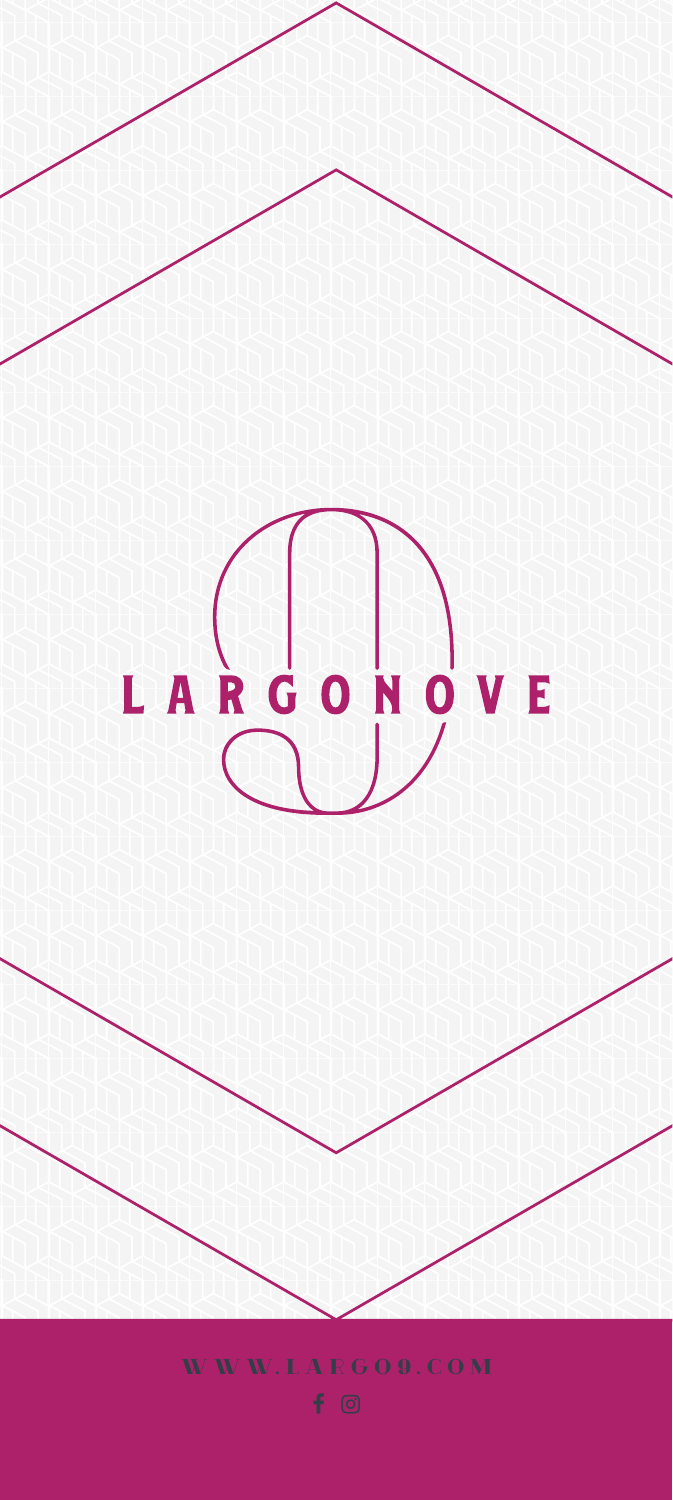# SMALL BITES SMALL BITES

# **Pizza Gourmet bite cooked in the steamer pan:**

**Carbonara 4 Tartare 4 Shrimp 5**

*1,2,3,4,6,7,8,9,10,11*

## **From the kitchen...**

#### **Cod fish on a fruit and wasabi salad 5**

*with mango, passion fruit, kiwi, fennel and pomegranate gel 4*

### **Sea "parmigiana" 6**

*eggplant tart with prawns and buffalo mozzarella 2,7*

#### **Beef Tartare 6**

*with parmesan wafer and marinated egg puff 3, 7*

## **Fried "Trippa" 5**

*fried tripe with Chianti zabaglione 1,3,7*

# **Fried pizza 10**

*4 pieces*

#### **Montanara**

*tomato sauce, smoked provola and parmesan cheese 1,7*

#### **"Ripiena"**

*cicoli (pork crockling) and ricotta cheese 1,7*

## **Salted cod**

*scarole with olives cod and pine nuts 1,4,7,8*

# **Chilli friggitello**

*and tomato 1,7*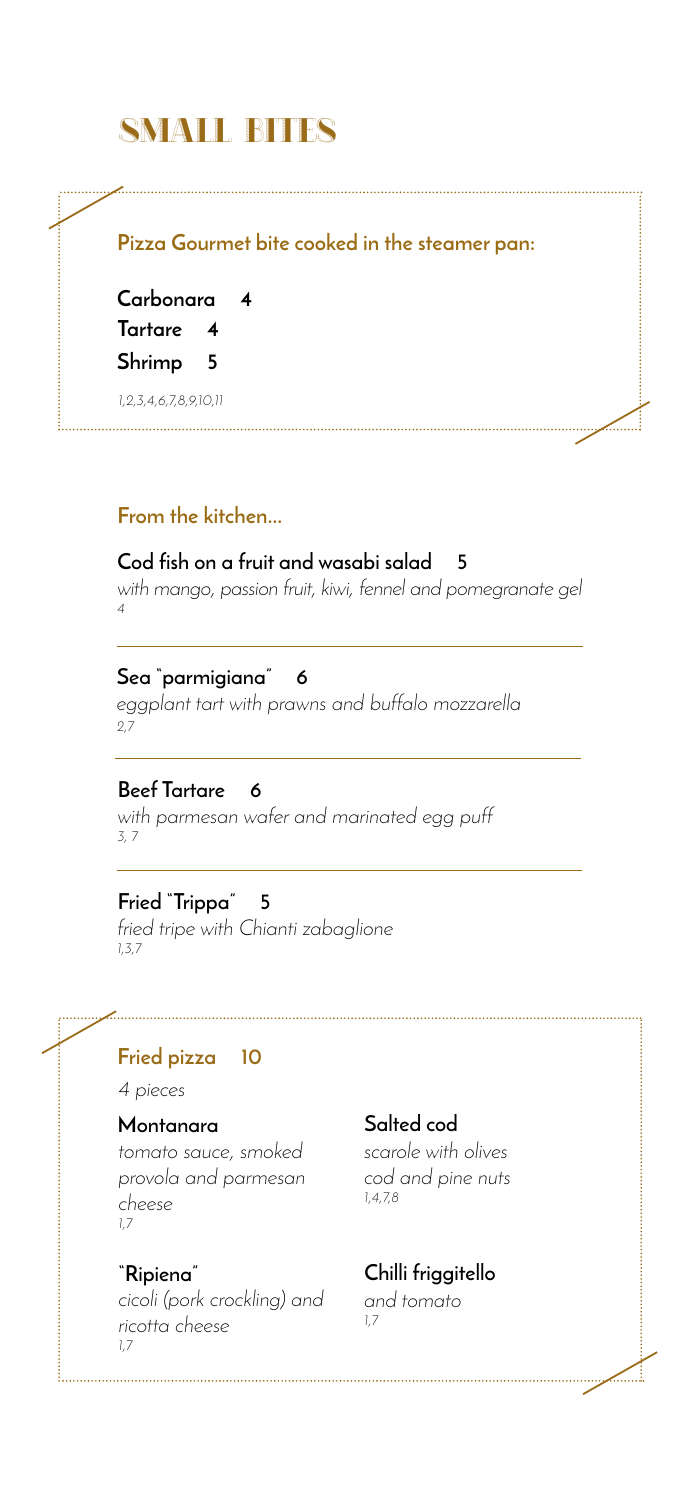**Pratomagno Parma ham, coccoli and stracciatella cheese 11** *1,7*

#### **Acquarello Risotto 16**

*with fish, pepper soup and orange gel 1,4,7*

# **Tasting of the Tuscan big board 14**

**Spaghetti with black garlic and mullet bottargar 14** *with Coltofranto oil and chili 1,4*

*(recommended for 2 people) Pratomagno raw ham, finocchiona IGP, Tuscan salami, Tuscan pecorino cheese, pork cup and coccoli 1,7*

#### **Vegetarian board 14**

*millefeuille of carasau with ricotta, marinated courgettes, tomato confit, eggplant meatballs on tomato and cheese sauce, coccoli and fresh cheese creamed with basil and lemon 1,3,7*

# FROM THE KITCHEN

## **Starters...**

#### **First courses...**

**Sirloin with smoked tea 18** *with red fruit sauce and saffron gel*

#### **Secon courses...**

# **Seared cod with sautéed fennel 16**

*with mandarin burrolio and lumpfish roe 1,4,7*

## **Side dishes...**

**Roast potatoes 4 Mixed salad 4 French fries 4** 

### **Largo9 Caesar 12**

*mixed salad, chicken pralines, crispy bacon, bread parmesan waffles and Caesar dressing 1,3,7*

#### **Exotic 14**

# SALAD GOURMET SALAD GOURMET

*rocket, mango, avocado, buffalo mozzarella and pine nuts 7,8*

# **Salmon pokè 13**

*salmon, rice, mais, avocado, cucumbers, cherry tomatoes, edamame, egg and teriyaki sauce 4,6,7,11*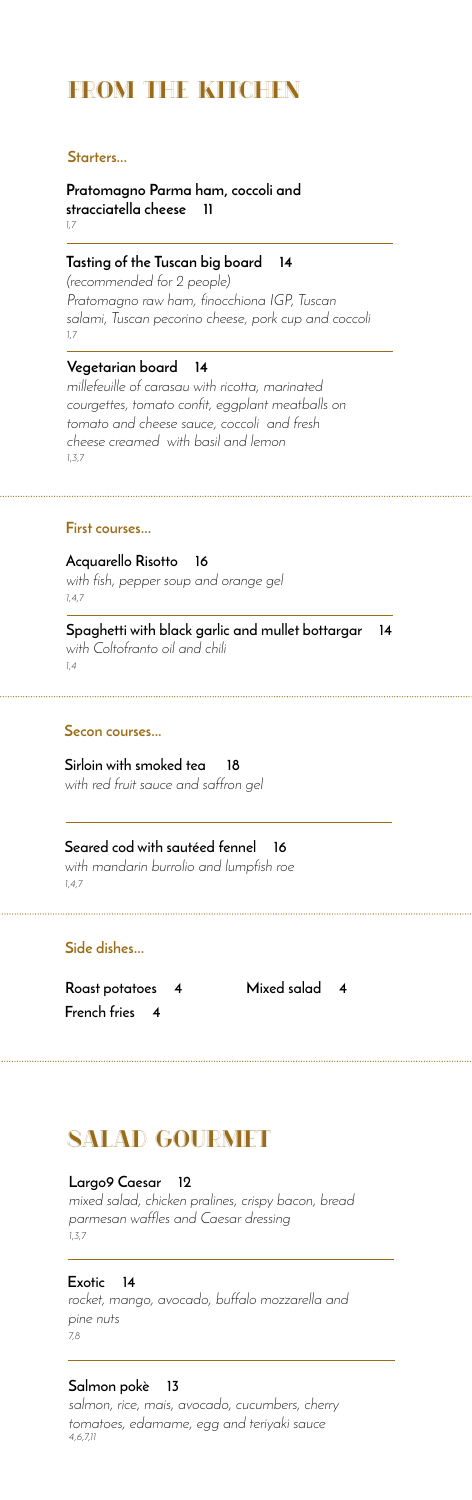

*"Rest, rise, emanate sighs and perfumes, and then darken, give joy and warmth. All that is mixed with flour, wisdom and passion can excite you. "*

# **PIZZA AND LEAVENED PRODUCTS BY: PASQUALE POLCARO**



*"Buns" sandwiches designed to achieve softness and balance, with a sweet scent that distinguishes them.*

# **Hamburger** LARGO9 **16**

*chianina burger, crispy San Miniato guanciale, canestrino tomatoes, mixed leaves, Certaldo onions, Largo9 smoked sauce, served with fried potatoes with gluten-free bread alternative 1,3,6*

## **Salmon burger 18**

*salmon tartare, papaya sauce, cream of wasabi cheese and fresh spinach with sandwich with cuttlefish ink and Barbarossa chips 1,4,7*

# "LA SCROCCACCELLA" "LA SCROCCACCELLA"

*Interpretation of the crunchy flatbread made with preferment and light cereal flouri.*

# **Artichoke delight 14**

*creamy gorgonzola spoon, roasted artichoke, "capocollo" 1,3,6,7,8,9,10,11*

# **Like a "caprese" 13**

*tomato sauce with salad, basil, tomato better fresh, buffalo mozzarella 1,3,6,7,8,9,10,11*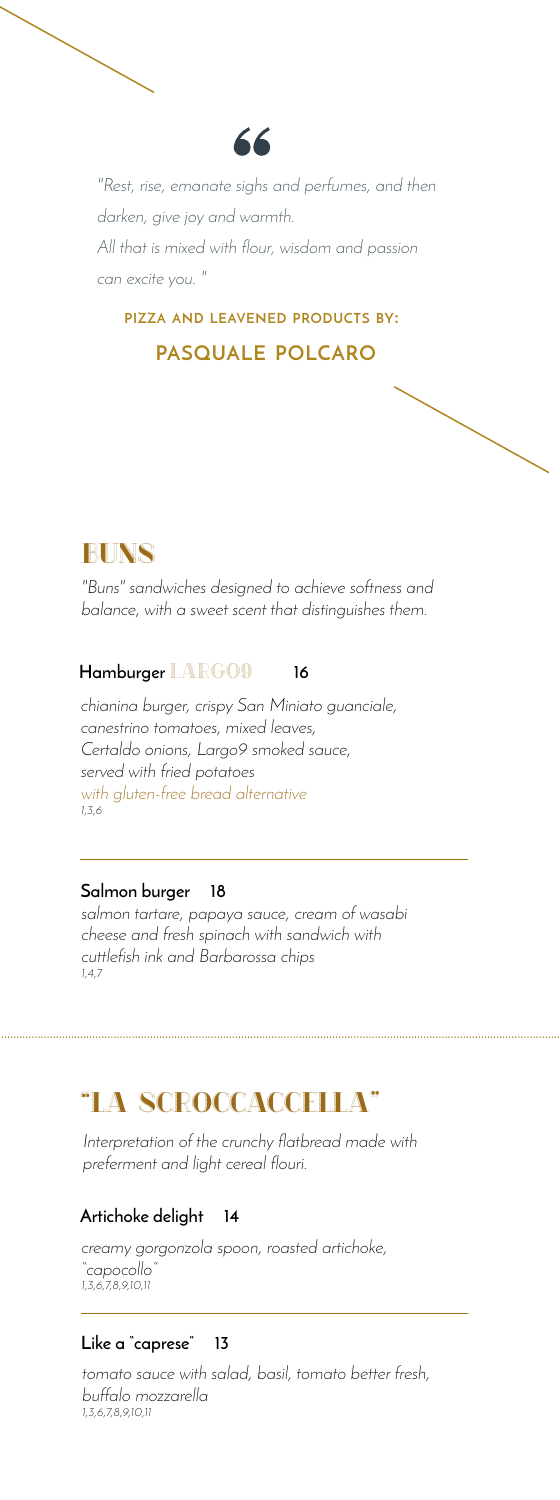

## **BO.CA. 15**

*fiordilatte mozzarella, mascarpone cheese, mortadella IGP , pistacchio grain and pesto 1,3,7,9,11*

## **Margherita 8**

*San Marzano tomato DOP, basil, fiordilatte mozzarella and a grating of cheese 1,3,7,9,11*

### **La Diavola Largo9 12**

*San Marzano tomato DOP, fiordilatte mozzarella, Spilinga Nduja creamed with dried tomato, basil and a sprinkling of fresh cheese smoked 1,3,6,7,8,9,10,11*

### **Ricchezza della Margherita 12**

*Piennolo tomatoes DOP, basil, buffalo mozzarella smoked in straw and oregano 1,3,7,9,11*

### **L'Amatriciana 15**

*San Marzano tomato DOP, fiordilatte mozzarella from "La Maldera di Corato", gota from San Miniato, Certaldo or Tropea onions roman pecorino cheese DOP and pepper 1,3,7,9,11*

### **Napoli 10**

*San Marzano tomato DOP, fiordilatte mozzarella, capers and Cetara anchovies 1,3,7,9,11*

*Our pizzas are made with flours from the Italian supply chain low gluten content, this to make our leavened product is digestible and chewable* 

#### **Marinara di Pozzuoli 7**

*San Marzano tomato DOP, oregano, garlic from Nubia, basil and anchovy 1,3,7,9,11*

### **Capricciosa 13**

*San Marzano tomato DOP, fiordilatte mozzarella, Mugello ham,mushrooms, Tuscan artichokes, taggiasche olives 1,3,7,9,11*

#### **Sausage and Potatoes 15**

*smoked buffalo mozzarella in straw, knife-tip sausage, Tuscan potatoes cooked under ashes and a nice grating of pecorino with truffle 1,3,6,7,9,11*

### **Zucchini flowers in reverse 12**

*a veil of creamy ricotta, yellow cherry tomatoes, smoked buffalo mozzarella in straw, anchovies from Cetara and courgette flowers 1,3,4,6,7,9,11*

## **Calzone verace 12**

*fiordilatte mozzarella, ricotta, Napoli salami, pepper and with margheritina in the top 1,3,7,9,11*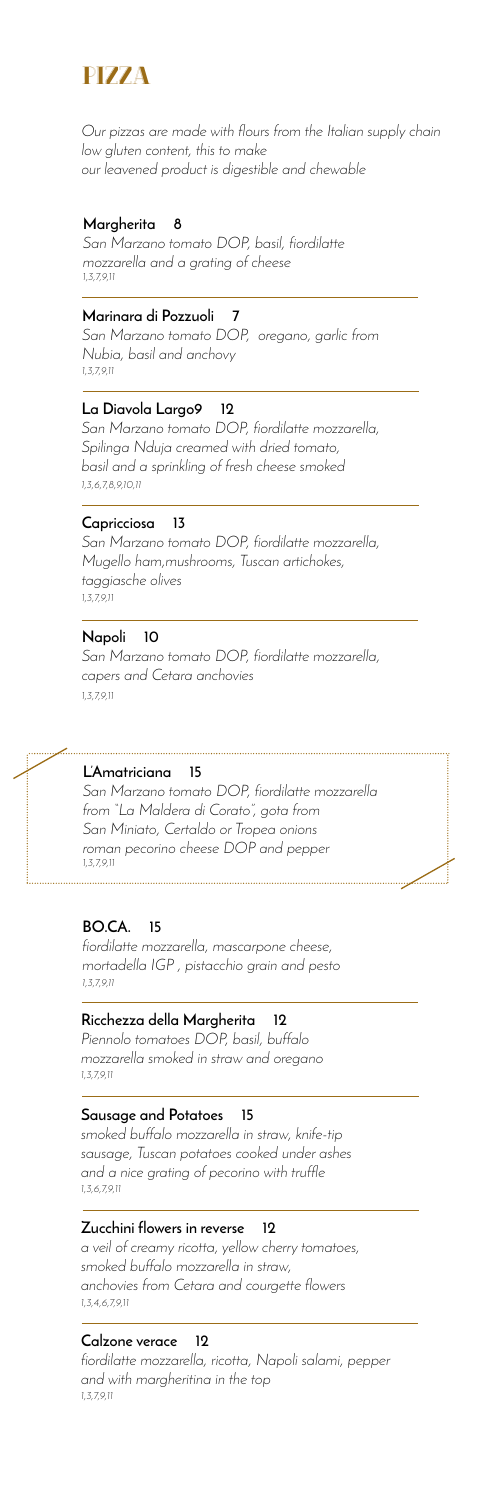# GOURMET PIZZA

### **The real gourmet pizza cooked in the steamer pan, cut into six slices and stuffed piece by piece**

#### **Carbonara 18**

*carbonara sauce, San Miniato cheek and pecorino romano mousse 1,3,6,7,8,9,10,11*

### **"Tartare Ripiena" 20**

*beef tartare, stracciatella with truffle, egg with pepper and wild rocket 1,3,6,7,8,9,10,11*

#### **Shrimp 25**

*guacamole, stracciatella, wild rocket, blond shrimp marinated in citrus fruits, pepper and erotic chili pepper 1,2,3,4,6,7,8,9,10,11*

#### **THE FIFTH TASTE**

*Let yourself be guided by our expert pizza chef Pasquale Polcaro. Discover the fifth taste that proposes you based on fresh and seasonal products.*

*The availability and the continuous search for the best raw materials available on the market may make changes to the menu. It will be our staff's responsibility to inform our guests.*